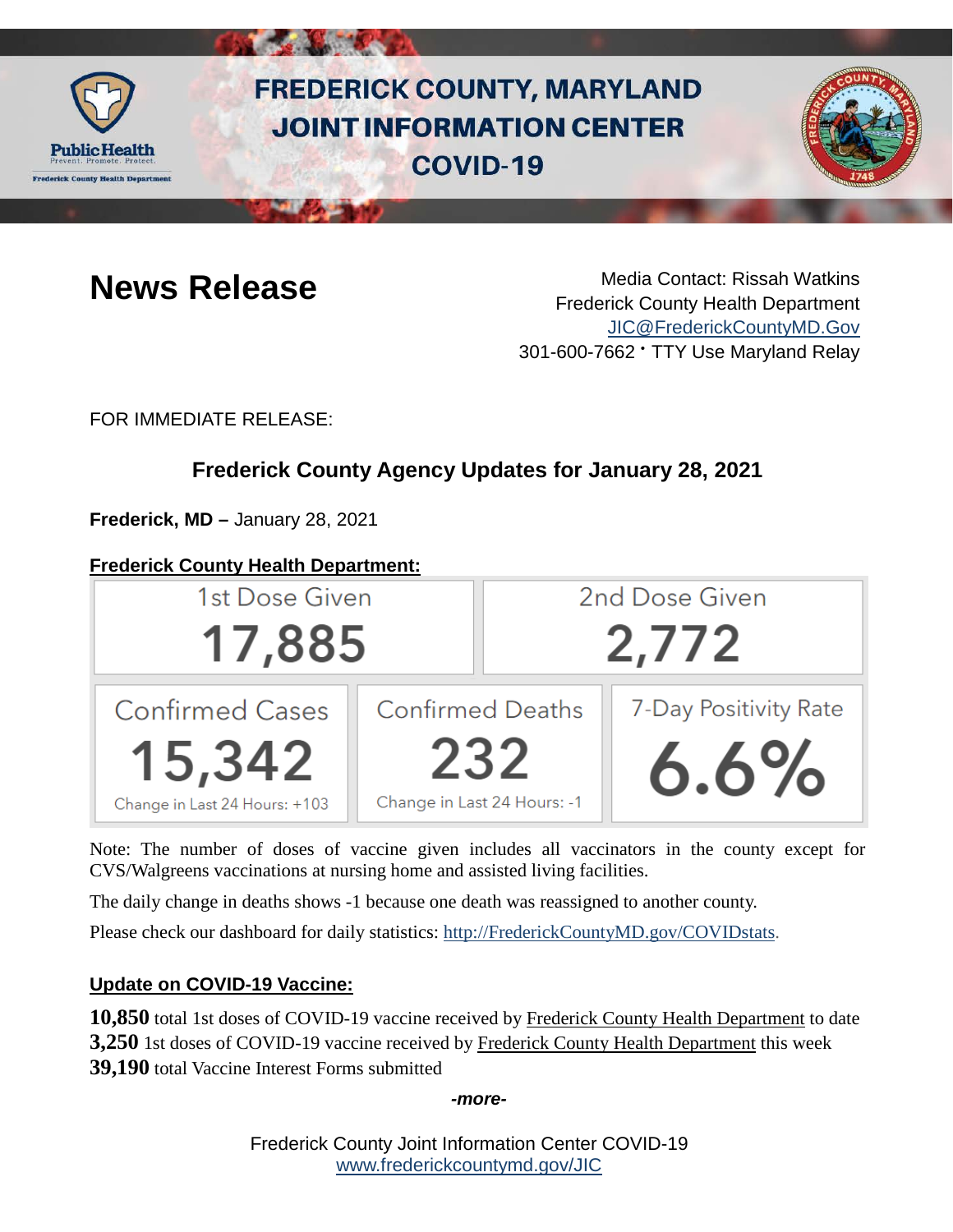

### **Page 2/JIC**

*Currently eligible:* People in groups 1A, 1B, and 1C are currently eligible, but there is not enough vaccine for everyone who is eligible. Once your group is eligible, it continues to stay eligible.

*Currently vaccinating:* Frederick County is currently vaccinating people in group 1A and those who are 75 years and older who live or work in Frederick County. At least 100 educators will be vaccinated each week in a randomized selection.

Educators who live or work in Frederick County should complete the Vaccine Interest Form and select 1B Education. Education is defined as licensed day care providers, non-public school K-12, public school K-12, and higher education employees\*.

Note: the state has put \*higher education front line workers with contact with students living in residence halls, facilities maintenance, dining hall workers and public safety employees in group 1C.

#### *Current Process - Pre-Registering System*

Anyone who lives or works in Frederick County who is interested in getting COVID-19 vaccine should complete the Vaccine Interest Form in the blue box on our [Vaccine webpage.](https://health.frederickcountymd.gov/629/COVID-19-Vaccine)

#### **Completing this form does NOT make an appointment for you to get the vaccine.**

- o We will contact people who have registered on this form by priority group as we receive more vaccine.
- o You will be contacted by the email you provide in the form. When you are contacted, you will need to register for your appointment online.
- o **You only need to complete the form once.**
- o It may be several days, weeks, or longer until you are contacted since it depends on vaccine availability.
- o If you receive an email with a link to a clinic, please *do not share that link*. Sharing or posting clinic links takes appointments away from people who are in higher priority groups and is not fair for others. Please be considerate of our community.

#### *Frequently Asked Questions*

- What happens if there is bad weather on a day that a vaccination clinic is scheduled?
	- o If weather is bad enough to impact travel, clinics may be cancelled or delayed. Anyone with an appointment scheduled for that day will be notified by email of the delay or cancellation, and of any additional plans to reschedule the clinic.
- How can I get on the list to get excess doses that may be available at the end of a clinic?
	- o We are not keeping a separate list to contact people for excess doses at the end of clinics. Since we changed our process to the pre-registration form, we will be reaching out to people in the currently eligible priority groups who have preregistered if we have excess doses.

#### *-more-*

Frederick County Joint Information Center COVID-19 [www.frederickcountymd.gov/JIC](https://frederickcountymd.gov/JIC)